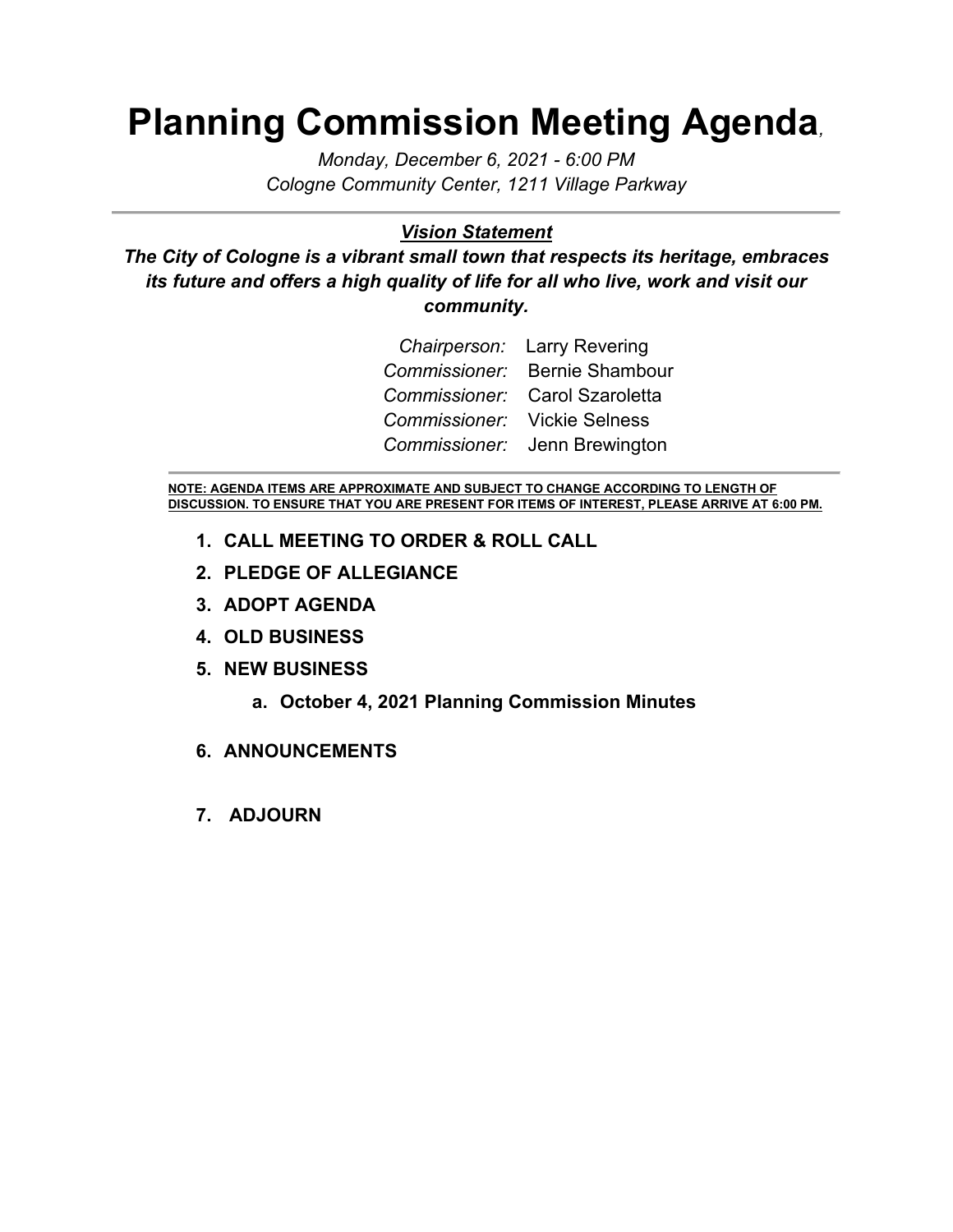# **Planning Commission Meeting Minutes**

*Monday, October 4, 2021 - 6:00 PM Cologne Community Center, 1211 Village Parkway*

#### *Vision Statement*

*The City of Cologne is a vibrant small town that respects its heritage, embraces its future and offers a high quality of life for all who live, work and visit our community.*

|                              | Chairperson: Larry Revering    |
|------------------------------|--------------------------------|
|                              | Commissioner: Bernie Shambour  |
|                              | Commissioner: Carol Szaroletta |
| Commissioner: Vickie Selness |                                |
|                              | Commissioner: Jenn Brewington  |

**NOTE: AGENDA ITEMS ARE APPROXIMATE AND SUBJECT TO CHANGE ACCORDING TO LENGTH OF DISCUSSION. TO ENSURE THAT YOU ARE PRESENT FOR ITEMS OF INTEREST, PLEASE ARRIVE AT 6:00 PM.**

#### **1. CALL MEETING TO ORDER & ROLL CALL**

Chairperson Revering called the meeting to order at 6:00 PM with Commissioners Brewington, Selness and Szaroletta present. Also present were City Administrator – Jesse Dickson and City Clerk – Michelle Morrison. Commissioner Shambour was absent.

## **2. PLEDGE OF ALLEGIANCE**

## **3. ADOPT AGENDA**

Motion by Commissioner Szaroletta to adopt the agenda as presented, second by Commissioner Brewington. Motion carried 4-0.

## **4. OLD BUSINESS**

#### **5. NEW BUSINESS**

## **a. September 7, 2021 Planning Commission Minutes**

Motion by Commissioner Brewington to adopt the September 7, 2021 Planning Commission Minutes, second by Commissioner Szaroletta. Motion carried 4-0.

## **b. 218 W Lake St IUP Amendment Application**

- **i. 218 W Lake St IUP Amendment Application**
- **ii. 218 W Lake St Site Plan 6-7-21**
- **iii. Collaborative Planning Memo 10-1-21**
- **iv. Staff Memo - CCWMO Site Visit**